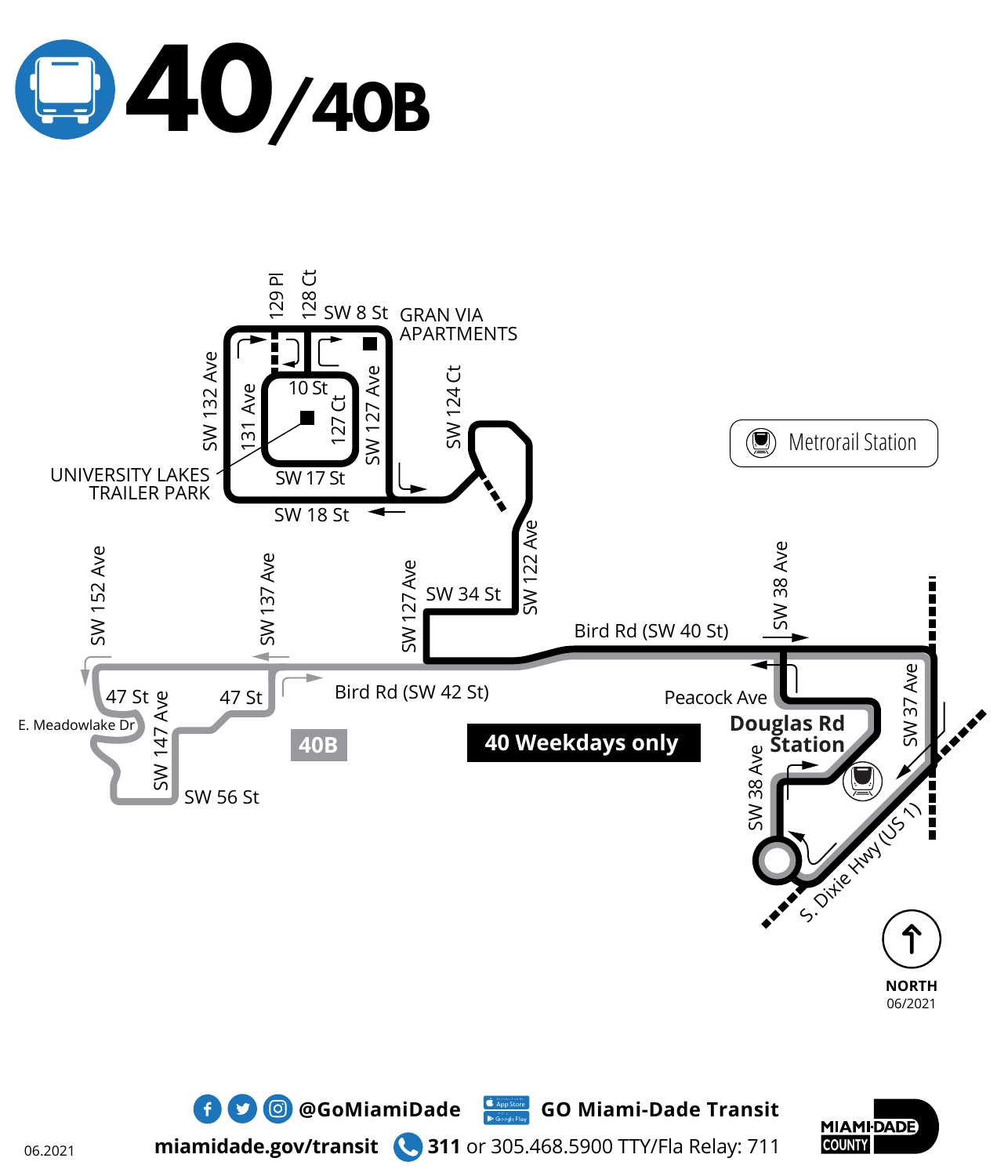**miamidade.gov/transit 311** or 305.468.5900 TTY/Fla Relay: 711

**@GoMiamiDade GO Miami-Dade Transit**







# **WEEKDAYS** / DIAS LABORABLES / JOU LASEMÈN

| <b>EASTBOUND</b><br><b>RUMBO ESTE / DIREKSYON IS</b>           |                                         |                          |                          |                                  |                                                |          | <b>MORNING</b><br><b>MAÑANA / MATEN</b> |                                 |                                          |               |                                    |                          |                                    |                                         |        |        |                                                                                                        |                |                         |                  |                    | <b>AFTERNOON AND EVENING</b><br><b>TARDE Y NOCHE / APREMIDI AK ASWÈ</b> |               |                                                                 |               |                          |               |                |                                     |      |      |                    |
|----------------------------------------------------------------|-----------------------------------------|--------------------------|--------------------------|----------------------------------|------------------------------------------------|----------|-----------------------------------------|---------------------------------|------------------------------------------|---------------|------------------------------------|--------------------------|------------------------------------|-----------------------------------------|--------|--------|--------------------------------------------------------------------------------------------------------|----------------|-------------------------|------------------|--------------------|-------------------------------------------------------------------------|---------------|-----------------------------------------------------------------|---------------|--------------------------|---------------|----------------|-------------------------------------|------|------|--------------------|
| <b>SW 8 St &amp; 129 PI</b>   5:13   5:53   6:18   6:38   7:08 |                                         |                          |                          |                                  | $\overline{a}$                                 | $-$ 8:18 | $-$ 8:42                                |                                 | $9:24$ 9:30                              |               | 10:28 <br>$\overline{a}$           | $\overline{\phantom{0}}$ | 11:28 <br>$-$                      | 12:28<br>$\sim$                         | 1:28   | $-$    | 2:30                                                                                                   | 3:29           | 4:18                    |                  | $ 4:48 $ -         | $ 5:16  -  5:49 $                                                       |               | $\sim$                                                          | 6:12          | $-$                      | $6:51$ 7:23   |                | 8:13<br>$\overline{a}$              |      | 9:21 | $9:55$ 10:55       |
| SW 18 St & 127 Ave                                             |                                         |                          |                          | 5:22   6:03   6:28   6:48   7:19 | $\sim$                                         | $-$ 8:29 | $\overline{a}$                          | 8:53                            | 9:34 9:40                                |               | 10:38                              |                          | 11:38 <br>$\overline{\phantom{0}}$ | 12:38<br>$\overline{a}$                 | 1:38   |        | 2:40                                                                                                   | 3:39           | 4:29                    |                  | 4:59 <br>$\sim$    | 5:27                                                                    | $-$ 6:00      |                                                                 | $-$ 6:23      | $\overline{\phantom{0}}$ | $7:02$ 7:32   |                | 8:22                                |      |      | 9:30  10:04  11:04 |
| SW 122 Ave & 26 St                                             |                                         |                          |                          | 5:27   6:09   6:34   6:54   7:26 | $\sim$                                         | $-$ 8:36 |                                         |                                 | 9:40                                     | $\sim$        | 10:44 <br>$\overline{\phantom{0}}$ | $\sim$                   | $ 11:44  -$                        | 12:44<br>$\sim$ $-$                     | 1:44   | $\sim$ | 2:46<br>$\sim$                                                                                         | 3:45<br>$\sim$ | $ 4:35 $ –              |                  | $5:05$ -           | 5:33                                                                    | $\sim$        | 6:06                                                            |               |                          | $7:07$ 7:37 - |                | 8:27                                |      | 9:35 |                    |
| SW 56 St & 152 Ave                                             |                                         |                          |                          |                                  | 4:55   5:46   6:15   6:32   6:57   7:36   8:06 |          |                                         | $-$ 8:21 - 9:03 - - 10:03       |                                          |               |                                    | $-$  11:07               | 12:07                              | $\vert 1:07 \vert$<br>$\sim$            | $\sim$ | 2:07   | $-$ 3:08                                                                                               | $-$ 4:09       |                         | $-$ 4:44 $-$     |                    | $ 5:10$ - 5:43                                                          |               | 5:54<br>$-$                                                     |               | 6:34                     |               | $\sim$         | 7:41                                | 8:26 |      |                    |
|                                                                |                                         | <b>AM</b>                |                          |                                  | $10 - 20$ min                                  |          |                                         |                                 | <b>MORNING</b>                           |               |                                    |                          |                                    |                                         |        |        | PM                                                                                                     |                |                         |                  |                    | $10 - 20$ min                                                           |               |                                                                 |               |                          |               | <b>EVENING</b> |                                     |      |      |                    |
|                                                                |                                         |                          |                          | <b>FROM</b><br>DESDE/DE          | TO<br>HASTA/A                                  |          |                                         |                                 | <b>MAÑANA / MATEN</b>                    |               |                                    |                          |                                    |                                         |        |        |                                                                                                        |                |                         |                  |                    | <b>FROM</b><br>DESDE/DE                                                 | TO<br>HASTA/A |                                                                 |               |                          |               |                | NOCHE / CHAK ASWÈ                   |      |      |                    |
| SW 42 St & 127 Ave                                             | 5:04                                    |                          | 5:33                     | 5:55                             | 8:44                                           | 9:16     | 9:47                                    | 10:16                           | 10:51                                    |               | 11:20                              | 11:51                    | 12:20                              | 12:51                                   | 1:20   | 1:51   | 2:20                                                                                                   | 2:53           | 3:22                    |                  | 3:52               | 4:22                                                                    | 6:13          | 6:46                                                            |               | 7:13                     | 7:43          | 7:53           |                                     | 8:33 | 8:38 | 9:40               |
| SW 40 St & 107 Ave                                             | 5:09                                    |                          | 5:38                     | 6:03                             | 8:56                                           | 9:26     | 9:57                                    | 10:26                           |                                          | 11:01         | 11:30                              | 12:01                    | 12:30                              | 1:01                                    | 1:30   | 2:01   | 2:30                                                                                                   | 3:04           | 3:33                    |                  | 4:03               | 4:33                                                                    | 6:22          | 6:55                                                            |               | 7:21                     | 7:51          |                |                                     | 8:41 |      | 9:47               |
| SW 40 St & 87 Ave                                              | 5:15                                    |                          | 5:44                     | 6:12                             | 9:07                                           | 9:37     | 10:08                                   | 10:37                           |                                          | 11:12         | 11:41                              | 12:12                    | 12:41                              | 1:12                                    | 1:41   | 2:12   | 2:41                                                                                                   | 3:14           | 3:43                    |                  | 4:12               | 4:42                                                                    | 6:30          | 7:03                                                            |               | 7:28                     | 7:58          |                |                                     | 8:48 |      | 9:53               |
| SW 40 St & 67 Ave                                              | 5:21                                    |                          | 5:50                     | 6:20                             | 9:18                                           | 9:48     | 10:19                                   | 10:48                           |                                          | 11:23         | 11:52                              | 12:23                    | 12:52                              | 1:23                                    | 1:52   | 2:23   | 2:52                                                                                                   | 3:23           | 3:52                    |                  | 4:22               | 4:52                                                                    | 6:39          | 7:11                                                            |               | 7:36                     | 8:06          |                |                                     | 8:56 |      | 10:00              |
| <b>Douglas Road Metrorail Station</b>                          | 5:28                                    |                          | 6:00                     | 6:30                             | 9:30                                           | 10:00    | 10:31                                   | 11:00                           |                                          | 11:35         | 12:04                              | 12:35                    | 1:04                               | 1:35                                    | 2:04   | 2:35   | 3:04                                                                                                   | 3:35           | 4:05                    |                  | 4:35               | 5:05                                                                    | 6:51          | 7:20                                                            |               | 7:45                     | 8:15          |                |                                     | 9:05 |      | 10:09              |
|                                                                | <b>MORNING</b><br><b>MAÑANA / MATEN</b> |                          |                          |                                  |                                                |          |                                         |                                 |                                          |               |                                    |                          |                                    |                                         |        |        |                                                                                                        |                |                         |                  |                    |                                                                         |               |                                                                 |               |                          |               |                |                                     |      |      |                    |
| <b>WESTBOUND</b><br><b>RUMBO OESTE / DIREKSYON IWES</b>        |                                         |                          |                          |                                  |                                                |          |                                         |                                 | $10 - 20$ min<br><b>FROM</b><br>DESDE/DE | TO<br>HASTA/A |                                    |                          |                                    | <b>MORNING</b><br><b>MAÑANA / MATEN</b> |        |        |                                                                                                        |                | <b>TARDE / APREMIDI</b> | <b>AFTERNOON</b> |                    |                                                                         |               | $10 - 20$ min<br>DESDE/DE                                       | TO<br>HASTA/A |                          |               |                | <b>EVENING</b><br>NOCHE / CHAK ASWÈ |      |      |                    |
| <b>Douglas Road Metrorail Station</b>                          |                                         | $\overline{\phantom{0}}$ |                          | $-$                              | 5:44                                           | 6:10     |                                         | 6:30                            | 6:50                                     | 8:50          | 9:15                               | 9:45                     | 10:15                              | 10:45                                   | 11:15  | 11:45  | 12:15                                                                                                  | 12:45          | 1:15                    | 1:45             | 2:15               |                                                                         | 2:45          | 3:00                                                            | 6:10          |                          | 6:44          | 7:05           | 7:35                                | 8:20 | 9:15 | 10:15              |
| SW 40 St & 67 Ave                                              |                                         |                          |                          |                                  | 5:54                                           | 6:20     |                                         | 6:40                            | 7:03                                     | 9:04          | 9:29                               | 9:59                     | 10:29                              | 10:59                                   | 11:29  | 11:59  | 12:29                                                                                                  | 12:59          | 1:29                    | 1:59             | 2:29               |                                                                         | 2:59          | 3:16                                                            | 6:29          |                          | 7:03          | 7:18           | 7:48                                | 8:33 | 9:25 | 10:25              |
| SW 40 St & 87 Ave                                              |                                         |                          |                          |                                  | 6:01                                           | 6:27     |                                         | 6:47                            | 7:11                                     | 9:14          | 9:39                               | 10:09                    | 10:39                              | 11:09                                   | 11:39  | 12:09  | 12:39                                                                                                  | 1:09           | 1:39                    | 2:09             | 2:39               | 3:11                                                                    |               | 3:28                                                            | 6:42          |                          | 7:12          | 7:27           | 7:57                                | 8:42 | 9:31 | 10:31              |
| SW 40 St & 107 Ave                                             |                                         |                          |                          |                                  | 6:08                                           | 6:34     |                                         | 6:54                            | 7:21                                     | 9:24          | 9:49                               | 10:19                    | 10:49                              | 11:19                                   | 11:49  | 12:19  | 12:49                                                                                                  | 1:19           | 1:49                    | 2:19             | 2:49               | 3:21                                                                    |               | 3:38                                                            | 6:50          |                          | 7:20          | 7:35           | 8:05                                | 8:50 | 9:36 | 10:36              |
| SW 42 St & SW 127 Ave                                          | 4:45                                    | 5:36                     |                          | 6:03                             | 6:15                                           | 6:41     | 6:45                                    | 7:04                            | 7:31                                     | 9:34          | 9:59                               | 10:29                    | 10:59                              | 11:29                                   | 11:59  | 12:29  | 12:59                                                                                                  | 1:29           | 1:59                    | 2:29             | 2:59               |                                                                         | 3:34          | 3:51                                                            | 7:01          |                          | 7:28          | 7:43           | 8:13                                | 8:58 | 9:42 | 10:42              |
|                                                                |                                         |                          |                          |                                  |                                                |          |                                         | <b>MORNING / MAÑANA / MATEN</b> |                                          |               |                                    |                          |                                    |                                         |        |        |                                                                                                        |                |                         |                  |                    |                                                                         |               | <b>AFTERNOON AND EVENING / TARDE Y NOCHE / APREMIDI AK ASWÈ</b> |               |                          |               |                |                                     |      |      |                    |
| SW 56 St & 152 Ave                                             | 4:55                                    |                          |                          | $ 5:46 6:27  -  6:15  -$         |                                                | $-$ 7:19 | $\sim$                                  | $6:57$ 7:46                     | $-$ 8:21 $-$                             |               | 8:53 <br>$\overline{\phantom{0}}$  | $-$ 9:48 $-$             |                                    |                                         |        |        | $\begin{vmatrix} 10.43 & - & 11.43 \end{vmatrix}$ - $\begin{vmatrix} 12.43 & - & 1.43 \end{vmatrix}$ - |                | $ 2:43  -  3:48 $       | $-$              | 4:21<br>$\sim$ $-$ | 4:54                                                                    | 5:24          | $\sim$                                                          | 5:54          | $6:23$ –                 |               | 6:55           | $-$ 7:41                            | 8:26 |      |                    |
| SW 122 Ave & 26 St                                             |                                         |                          |                          |                                  | 6:46                                           |          |                                         |                                 | 8:01<br>$\overline{a}$                   | 8:31          | $-1$                               | $9:02$   9:19            |                                    | -   10:05 -   11:05 -   12:05 -         |        |        | 1:05<br>$\overline{\phantom{0}}$                                                                       | 2:05           | 3:06                    | 3:58             | 4:27               | $\sim$                                                                  | 5:01          | 5:31                                                            | 6:01          |                          | 6:29          | 7:08           |                                     | 7:50 |      | $9:05$ 9:47 10:47  |
| SW 18 St & 127 Ave                                             |                                         | 5:09                     | $\overline{\phantom{0}}$ | 5:49                             | $6:53$ 6:14                                    |          | 6:34                                    |                                 | 8:08 <br>$\overline{\phantom{0}}$        | 8:38          | 9:09 9:26 <br>$\sim$               |                          |                                    | $-$  10:12  $-$  11:12  $-$  12:12  $-$ |        |        | 1:12<br>$\sim$                                                                                         | 2:12           | 3:13                    | 4:05             | 4:34<br>$\sim$     | $\sim$                                                                  | 5:08          | 5:38                                                            | 6:08          |                          | 6:36          | 7:14           |                                     | 7:56 |      | $9:10$ 9:52 10:52  |

Scheduled times are approximate. Actual arrival and departure times may vary depending on traffic and road conditions. / Las horas publicadas son aproximadas, pues dependen del trafico y otras condiciones de las vias. | Or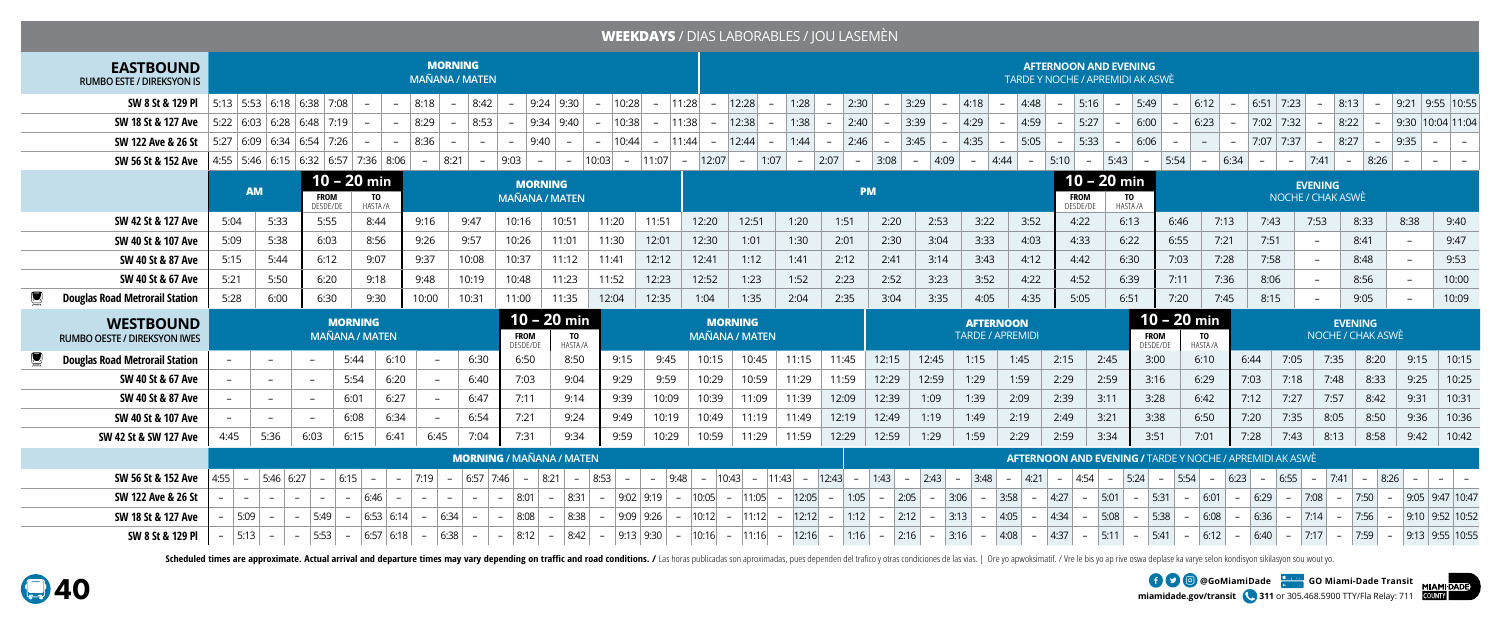**miamidade.gov/transit 311** or 305.468.5900 TTY/Fla Relay: 711 **EXAMPLE OF A GOOG COMIAMIDAde COMIAMI-Dade Transit** 





## **SATURDAY** / SÁBADO / SAMDI

| <b>EASTBOUND</b><br><b>RUMBO ESTE / DIREKSYON IS</b>                 |                                         |      |      | <b>MORNING</b><br><b>MAÑANA / MATEN</b> |       |       | AM    | <b>PM</b> |       |      |      |      |      |                                                                  |      |      |                          |                          |
|----------------------------------------------------------------------|-----------------------------------------|------|------|-----------------------------------------|-------|-------|-------|-----------|-------|------|------|------|------|------------------------------------------------------------------|------|------|--------------------------|--------------------------|
| SW 56 St & 152 Ave                                                   | 5:40                                    | 6:47 | 7:38 | 8:34                                    | 9:39  | 10:39 | 11:44 | 12:44     | 1:49  | 2:39 | 3:39 | 4:44 | 5:46 | 6:50                                                             | 7:51 | 8:58 | 9:33                     | 10:43                    |
| SW 42 St & 127 Ave                                                   | 5:49                                    | 6:58 | 7:49 | 8:46                                    | 9:51  | 10:51 | 11:56 | 12:56     | 2:01  | 2:51 | 3:51 | 4:56 | 5:58 | 7:01                                                             | 8:01 | 9:08 | 9:42                     | 10:52                    |
| SW 40 St & 107 Ave                                                   | 5:55                                    | 7:05 | 7:56 | 8:56                                    | 10:01 | 11:01 | 12:06 | 1:06      | 2:11  | 3:01 | 4:01 | 5:06 | 6:08 | 7:08                                                             | 8:08 | 9:14 | $\overline{\phantom{0}}$ |                          |
| SW 40 St & 87 Ave                                                    | 6:01                                    | 7:11 | 8:06 | 9:06                                    | 10:11 | 11:11 | 12:16 | 1:16      | 2:21  | 3:11 | 4:11 | 5:16 | 6:17 | 7:16                                                             | 8:16 | 9:19 | $\overline{\phantom{0}}$ | $\overline{\phantom{a}}$ |
| SW 40 St & 67 Ave                                                    | 6:10                                    | 7:20 | 8:19 | 9:19                                    | 10:24 | 11:24 | 12:29 | 1:29      | 2:34  | 3:24 | 4:24 | 5:29 | 6:30 | 7:26                                                             | 8:26 | 9:27 | $ \,$                    | $\overline{\phantom{a}}$ |
| $\sum_{i=1}^{n}$<br><b>Douglas Road Metrorail Station</b>            | 6:20                                    | 7:30 | 8:30 | 9:30                                    | 10:35 | 11:35 | 12:40 | 1:40      | 2:45  | 3:35 | 4:35 | 5:40 | 6:40 | 7:35                                                             | 8:35 | 9:35 | $\overline{\phantom{0}}$ |                          |
|                                                                      | <b>MORNING</b><br><b>MAÑANA / MATEN</b> |      |      |                                         |       |       |       |           |       |      |      |      |      |                                                                  |      |      |                          |                          |
| <b>WESTBOUND</b><br>RUMBO OESTE / DIREKSYON IWES                     |                                         |      |      |                                         |       |       |       | <b>AM</b> | PM    |      |      |      |      | <b>AFTERNOON AND EVENING</b><br>TARDE Y NOCHE / APREMIDI AK ASWÈ |      |      |                          |                          |
| $\left(\blacksquare\right)$<br><b>Douglas Road Metrorail Station</b> | $\overline{a}$                          | 6:05 | 6:45 | 7:40                                    | 8:40  | 9:40  | 10:45 | 11:45     | 12:50 | 1:40 | 2:40 | 3:45 | 4:45 | 5:50                                                             | 6:50 | 7:50 | 9:00                     | 10:10                    |
| SW 40 St & 67 Ave                                                    | $\overline{a}$                          | 6:14 | 6:54 | 7:49                                    | 8:52  | 9:52  | 10:57 | 11:57     | 1:02  | 1:52 | 2:52 | 3:57 | 4:57 | 6:02                                                             | 7:00 | 8:00 | 9:08                     | 10:18                    |
| SW 40 St & 87 Ave                                                    | $\sim$                                  | 6:22 | 7:02 | 7:57                                    | 9:03  | 10:03 | 11:08 | 12:08     | 1:13  | 2:03 | 3:03 | 4:08 | 5:08 | 6:14                                                             | 7:12 | 8:12 | 9:14                     | 10:24                    |
| SW 40 St & 107 Ave                                                   | $\sim$                                  | 6:28 | 7:08 | 8:07                                    | 9:13  | 10:13 | 11:18 | 12:18     | 1:23  | 2:13 | 3:13 | 4:18 | 5:18 | 6:23                                                             | 7:19 | 8:19 | 9:19                     | 10:29                    |
| SW 42 St & SW 127 Ave                                                | 5:32                                    | 6:36 | 7:16 | 8:17                                    | 9:23  | 10:23 | 11:28 | 12:28     | 1:33  | 2:23 | 3:23 | 4:28 | 5:28 | 6:33                                                             | 7:27 | 8:27 | 9:25                     | 10:35                    |

Scheduled times are approximate. Actual arrival and departure times may vary depending on traffic and road conditions. / Las horas publicadas son aproximadas, pues dependen del trafico y otras condiciones de las vias. | Or